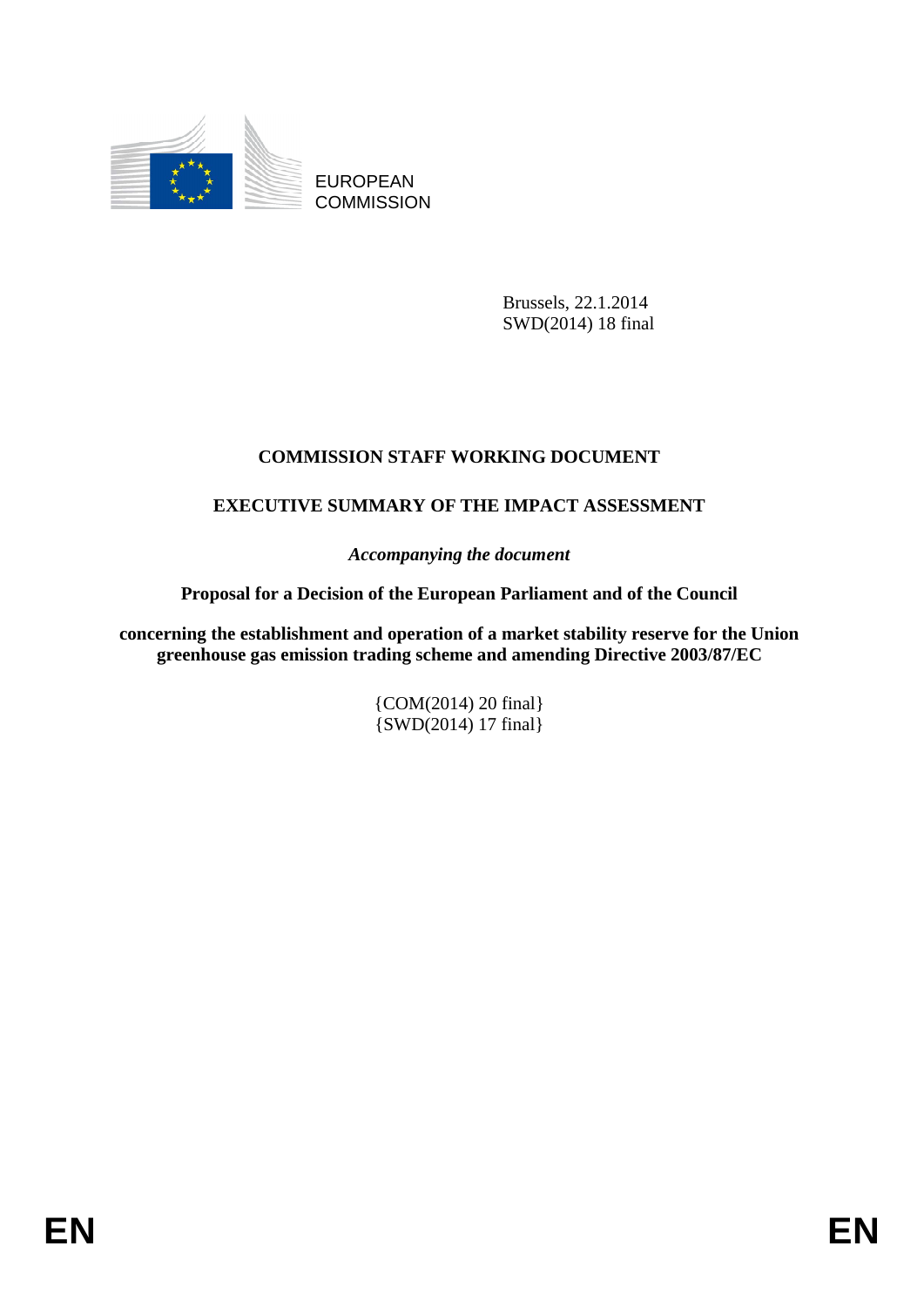## **COMMISSION STAFF WORKING DOCUMENT**

### **EXECUTIVE SUMMARY OF THE IMPACT ASSESSMENT**

### *Accompanying the document*

### **Proposal for a Decision of the European Parliament and of the Council**

### **concerning the establishment and operation of a market stability reserve for the Union greenhouse gas emission trading scheme and amending Directive 2003/87/EC**

#### **1. PROBLEM DEFINITION**

At the start of the third trading period (2013-2020), the EU Emissions Trading System (ETS) was characterised by a surplus of around 2 billion allowances.<sup>1</sup> Over the coming years, this surplus is expected to grow and to reach more than 2.6 billion allowances by 2020, to only gradually decrease to around 2.1 billion by 2028 (reference scenario<sup>2</sup>).

The current imbalance in the EU ETS is primarily due to the economic crisis and a large inflow of international credits at the end of phase 2 in view of restrictions on the use of certain credits introduced in phase 3. There is a mismatch between the auction supply of emission allowances, which is fixed in a very rigid manner, and demand for them, which is flexible and impacted by economic cycles, fossil fuel prices as well as complementary policies delivering abatement.

Although in a cap-and-trade system, such as the EU ETS, the agreed environmental objective expressed by the cap, limiting total emissions for a given period, is guaranteed, the costefficiency objective expressed in the total cost is also of central importance. The presence of a large surplus is a problem as it is expected to lock the EU into high carbon capital and investment. It reduces the dynamic efficiency of the market-based outcome and thus increases overall costs when considered over the mid- and long-term that are relevant for the climate change challenge.

As a short term measure to mitigate the effects of this problem in the context of additional temporary imbalances caused by regulatory changes linked to the transition to phase 3, the Commission proposed to back-load the auctioning of 900 million allowances in the beginning of phase 3. Back-loading has received a favourable opinion from Member States in the Climate Change Committee in the comitology process. While the measure is now under scrutiny by the European Parliament and the Council, this Impact Assessment takes backloading for a fact. Back-loading and the measures considered in this Impact Assessment pursue complementary objectives.

 $\frac{1}{1}$  Surplus is defined as the difference between the cumulative amount of allowances available for compliance at the end of a given year, and the cumulative amount of allowances effectively used for compliance with the emissions up to that given year.

The reference scenario assumes full implementation of existing policies, including the achievement of the renewable energy and greenhouse gas reduction targets for 2020 and implementation of the Energy Efficiency Directive. The baseline scenario assumes only already implemented policies, and does not achieve in all Member States all targets, for example the renewables targets. In the baseline scenario, the surplus is expected to stay at 2 billion in 2020.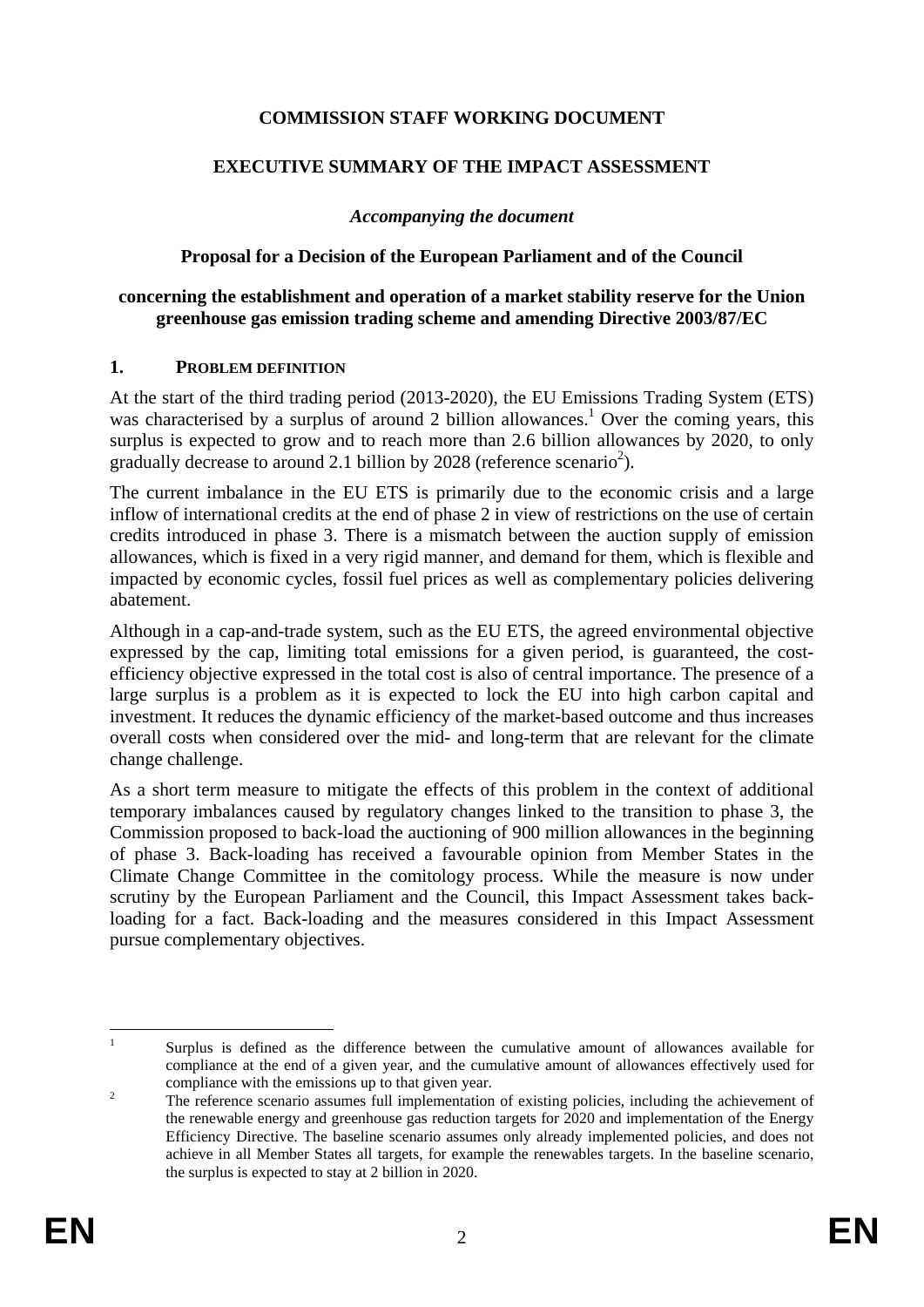As already highlighted in the Report on the State of the European Carbon Market in 2012 (Carbon Market Report)<sup>3</sup>, however, back-loading leads to a rebound in the surplus in 2019 and 2020 and hence does not affect the average size of the structural surplus of over 1.8 billion allowances in phase 3, peaking at 2.6 billion allowances in 2020 (see [Figure 1\)](#page-2-0). It is the *structural* surplus (and solutions for addressing it in a sustainable way) that is the focus of this Impact Assessment.

<span id="page-2-0"></span>

**Figure 1: Historical and projected future profile of supply and demand up to 2028 with back-loading** 

## **2. OBJECTIVE**

The operational objective is to ensure inter-temporal efficiency<sup>4</sup> of the carbon market in the short-term and beyond in a market setting characterised by large-scale auctioning, taking into account the need for simplicity and predictability. This requires addressing the structural surplus expected to remain in place even with other possible measures after 2020 in the context of the 2030 framework (i.e. revision of the linear reduction factor, use of international credits, extension of the scope). It also requires increasing the resilience of the EU ETS in the light of large-scale events that may severely disturb the supply-demand balance.

## **3. OPTIONS**

In November 2012, the Commission set out a non-exhaustive list of six options for structural measures in the Carbon Market Report. The impact assessment on the 2030 climate and energy framework includes a general assessment of the impacts of those options that realistically do not have the potential to restore the balance between supply and demand in the short-term, but would only have an impact in the context of the 2030 framework (early revision of the linear reduction factor, extension of the scope of the EU ETS to other sectors and using access to international credits). The option of increasing the target is excluded from the focus of the 2030 impact assessment based on stakeholder feedback. During the public consultation on the structural measures, an additional option – to establish a reserve

 $\frac{1}{3}$ COM(2012) 652

<sup>4</sup> In the context of carbon markets, this refers to the optimal balance between the carbon price signal and low-carbon investment that is needed now, and those that will be needed in the future.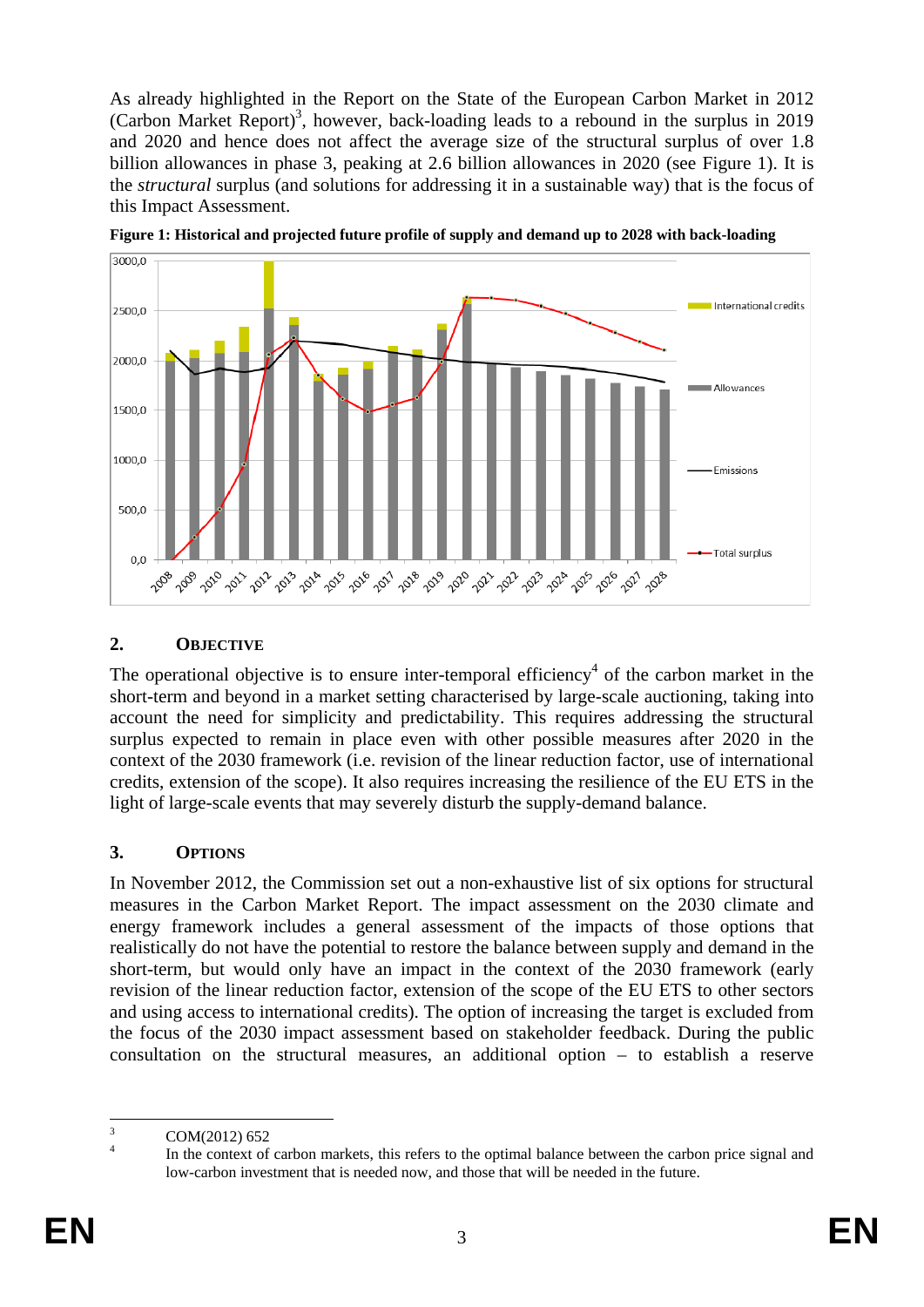mechanism to render the auction supply of emission allowances more flexible – has emerged from the discussion.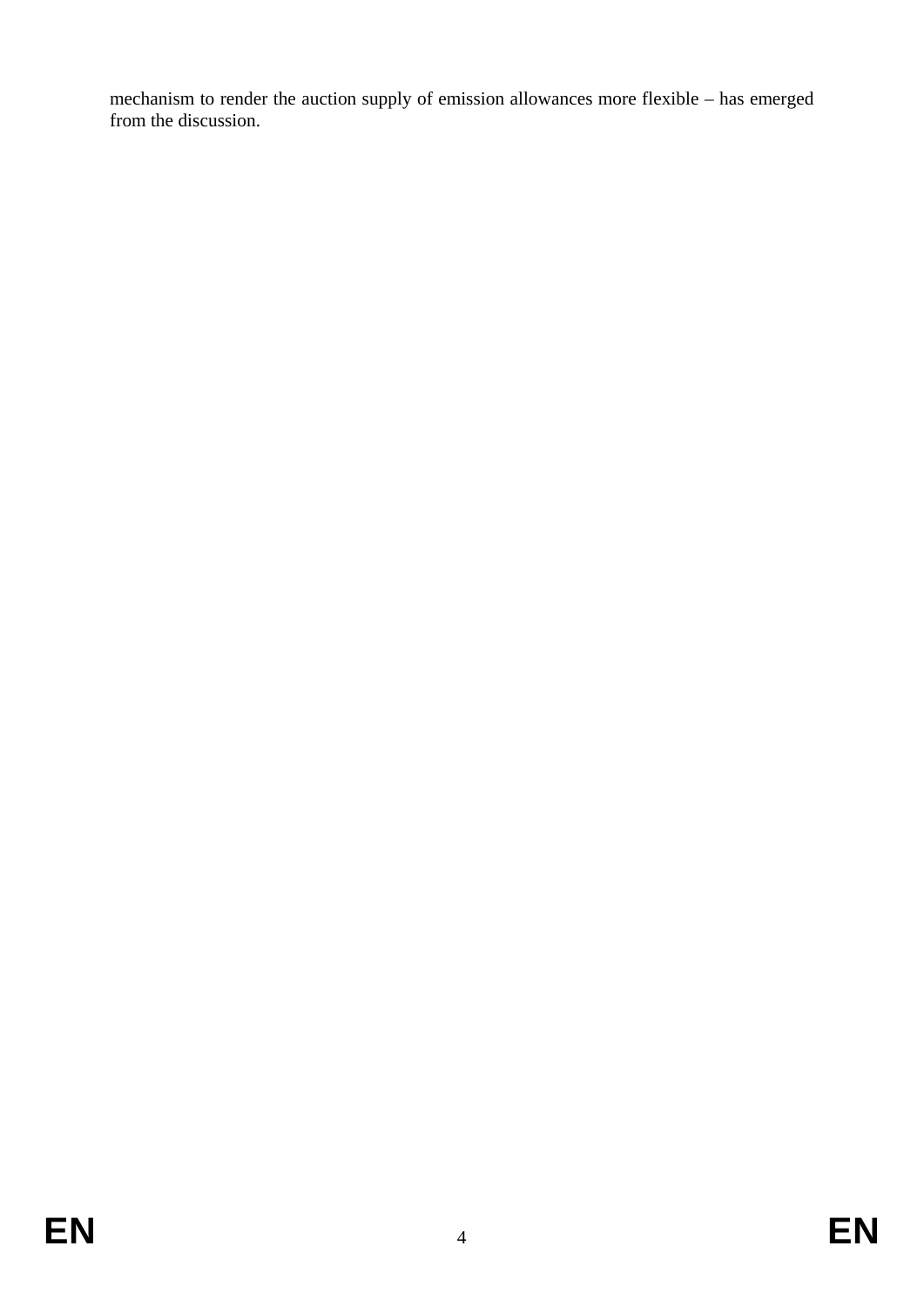|                                                                   | Stakeholder views*                                    | Potential effectiveness in improving the functioning<br>of the European carbon market in phase 3                                                                                                                                                                                                                                                                                              |
|-------------------------------------------------------------------|-------------------------------------------------------|-----------------------------------------------------------------------------------------------------------------------------------------------------------------------------------------------------------------------------------------------------------------------------------------------------------------------------------------------------------------------------------------------|
| a) Increasing the                                                 | Very limited support                                  | Not focus of the assessment                                                                                                                                                                                                                                                                                                                                                                   |
| EU reduction<br>target to 30% in<br>2020                          |                                                       | Would have been accompanied by a reduction of<br>auction supply over phase 3 by some 1.4 bn allowances.<br>This might have the potential to improve market<br>functioning in the short-term                                                                                                                                                                                                   |
|                                                                   |                                                       | Reference emission projections for 2020 actually<br>already come very close to levels associated with a 30%<br>reduction target. This means that while the EU might<br>not be ready to increase its target to 30%, the full<br>achievement of other agreed targets can reduce<br>emissions in the EU to the level in line with what would<br>be required to achieve a step up to a 30% target |
| b) Retiring a<br>number of<br>allowances in<br>phase 3            | Medium support                                        | Retiring a number of allowances early on has the<br>potential to create scarcity and improve market<br>functioning in the short-term                                                                                                                                                                                                                                                          |
| c) Early revision<br>of the annual                                | Medium support                                        | Limited potential to improve market functioning the<br>short-term                                                                                                                                                                                                                                                                                                                             |
| linear reduction<br>factor                                        |                                                       | But expected to have a positive impact in the mid- and<br>long-term                                                                                                                                                                                                                                                                                                                           |
| d) Extension of<br>the scope of the<br>EU ETS to other<br>sectors | Limited support (for<br>phase 3)                      | Limited potential to improve market functioning in<br>phase the short-term                                                                                                                                                                                                                                                                                                                    |
|                                                                   |                                                       | Assessment of administrative challenges and potential<br>to improve market functioning as of phase 4 needs to be<br>further investigated                                                                                                                                                                                                                                                      |
|                                                                   |                                                       | But potential other benefits, e.g. in terms of technology-<br>neutral incentives across sectors                                                                                                                                                                                                                                                                                               |
| e) Use access to<br>international<br>credits                      | Limited support (for<br>phase 3)                      | Very limited potential to sufficiently improve market<br>functioning in the short-term                                                                                                                                                                                                                                                                                                        |
|                                                                   |                                                       | Aggregate surrender of international credits has already<br>used up more than two thirds of the amount allowed<br>until 2020                                                                                                                                                                                                                                                                  |
| f) Discretionary                                                  | Very limited support                                  | Not focus of the assessment                                                                                                                                                                                                                                                                                                                                                                   |
| price management<br>mechanisms                                    | for a mechanism<br>focused on price                   | EU ETS is an instrument based on volume not price                                                                                                                                                                                                                                                                                                                                             |
| Additional option                                                 | Medium support for a                                  | Potential to improve market functioning in the short-                                                                                                                                                                                                                                                                                                                                         |
|                                                                   | mechanism focused                                     | term                                                                                                                                                                                                                                                                                                                                                                                          |
|                                                                   | on (auction) supply to<br>address market<br>imbalance | Most useful and simplest mechanism expected to be a<br>reserve of allowances                                                                                                                                                                                                                                                                                                                  |

# **Table 1: Comparison of the options from the Carbon Market Report**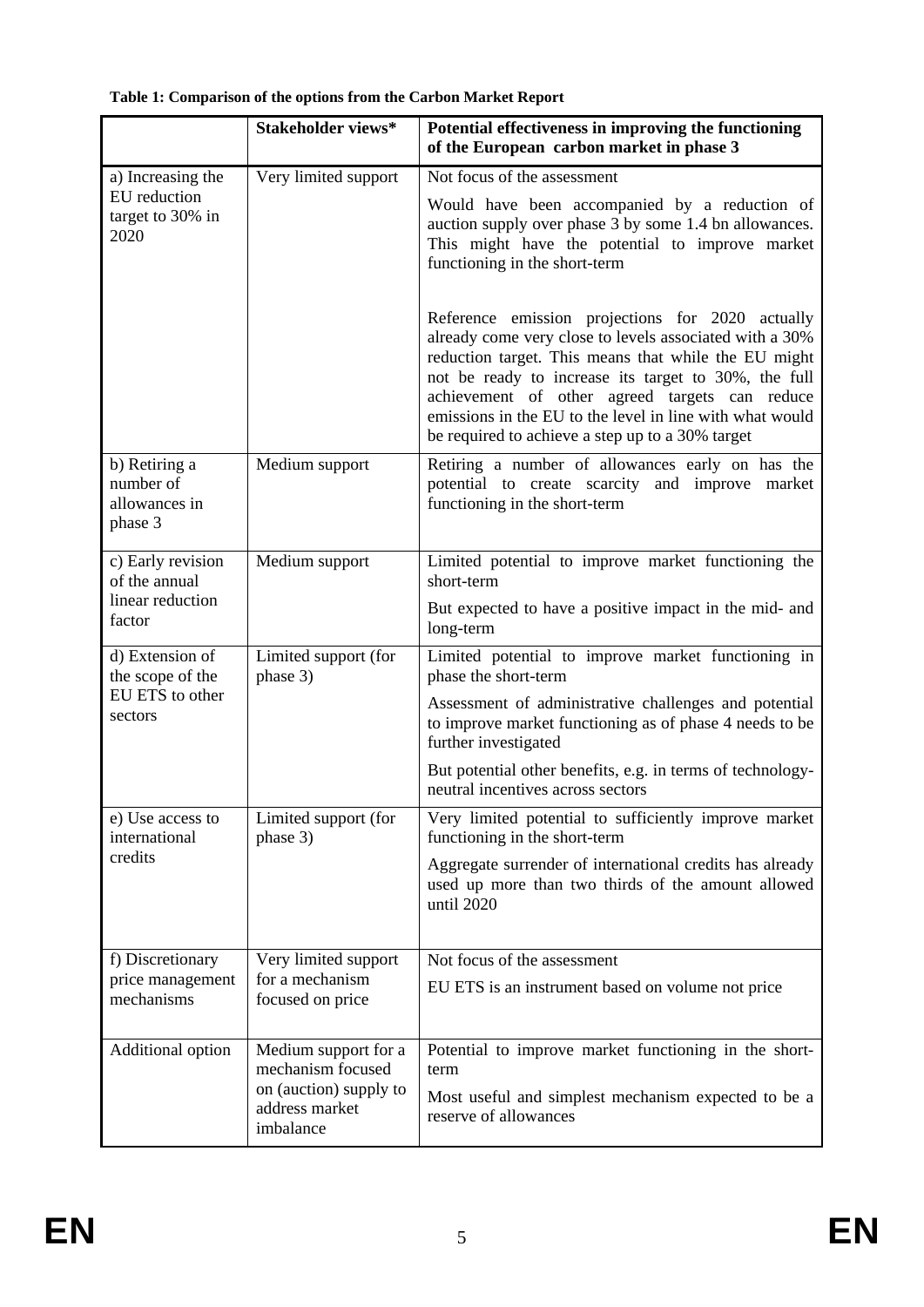Accordingly, the focus of this assessment is on the three options, and several sub-options, that could realistically be implemented, and already restore the orderly functioning of the EU ETS in the short-term:

- Option 1: Retirement of a number of allowances in phase 3;
- Option 2: More flexible auction supply in the form of a market stability reserve (additional option building on a variant of option of discretionary price management mechanisms from the Carbon Market Report).
- Option 3: Combination of a market stability reserve with the retirement of a number of allowances in phase 3

# **3.1. Sub-options for a permanent retirement**

For the purpose of this assessment, in the light of the current surplus and its expected evolution, a larger upper limit of 1400 million allowances is put on the number of retired allowances.

Of course other amounts of retired allowances could be conceived. As a sensitivity analysis, another sub-option with a lower amount of 500 million allowances is assessed (option 1b).

# **3.2. Sub-options for a market stability reserve**

A market stability reserve would, in principle, function by:

- Adding allowances to the reserve by deducting them from future auction volumes with the aim of mitigating market instability due to a large temporary surplus in the EU ETS;
- Releasing allowances from the reserve and adding them to future auction volumes with the aim of mitigating market instability due to a large temporary deficit in the EU ETS.

A market stability reserve, as a rule-based mechanism, would only change the timing of auction volumes. It would not affect the level or timing of free allocation. It would furthermore be "cap-neutral" and not lead to a change of the environmental ambition level.

Based on the pre-assessment of the various design aspects, several sub-options relating to the decisive factors for adding to or releasing allowances from the reserve (triggers) as well as the size of the adjustment are assessed in terms of impact on the market imbalance. Other combinations of elements would also be possible.

| <b>Description</b>                         | Option         | <b>Trigger</b>                                   | <b>Adjustment amount</b>                                         |
|--------------------------------------------|----------------|--------------------------------------------------|------------------------------------------------------------------|
| <b>Relative narrow</b><br>band & unlimited | 2a             | Total surplus outside 40-50% of the cap          | Distance from the<br>band/unlimited                              |
| Relative narrow<br>band & limited          | 2 <sub>b</sub> | Total surplus outside 40-50% of the cap          | Limit of 100 mio<br>allowances                                   |
| Absolute broad<br>band & unlimited         | 2c             | Total surplus outside 400-1000 mio<br>allowances | Distance from the<br>band/unlimited                              |
| Absolute broad<br>band & limited           | 2d             | Total surplus outside 400-1000 mio<br>allowances | 10% of cumulative<br>surplus/instalment of<br>100 mio allowances |

**Table 2: Sub-options for a market stability reserve**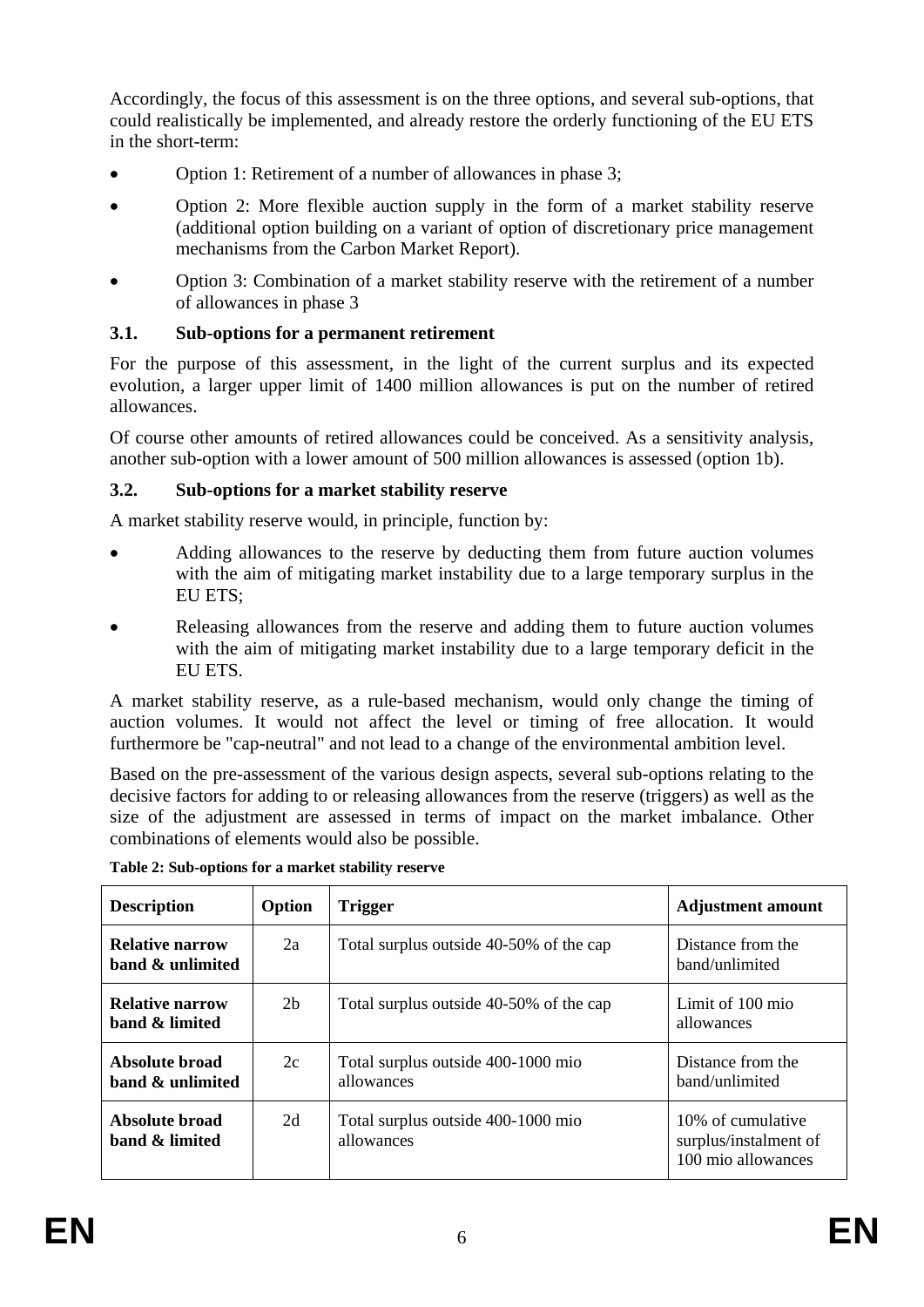| Annual change &<br>unlimited | 2e | Annual change in surplus $>100$ mio<br>allowances | Unlimited/surplus<br>change above 100 mio<br>allowances  |
|------------------------------|----|---------------------------------------------------|----------------------------------------------------------|
| Annual change &<br>limited   | 2f | Annual change in surplus $>100$ mio<br>allowances | 50% of the surplus<br>change above 100 mio<br>allowances |
| <b>GDP</b>                   | 2g | GDP growth forecast outside 2-3%                  | Instalments of 200 mio<br>allowances                     |

The majority of the sub-options focus on surplus-based triggers. They have the important benefit of being able to account for the impact of complementary policies, such as renewables and energy efficiency measures. Considering stakeholder views on the importance to maintain the nature of the EU ETS as a quantity-based instrument, where the carbon price signal is not fixed by policy-makers but revealed by the market, price-based triggers are not in the focus of this assessment.

The first set of sub-options focuses on the surplus-based triggers (options 2a-2f), either in relation to the cumulative surplus or change in the surplus. The mechanism would aim to maintain the surplus within a pre-defined target range (band). As views on the optimal values for the triggers are not yet conclusive, different levels of the surplus band are chosen in a way to allow for sensitivity analysis in terms of impacts of different levels and widths of the band. In general, two variants are assessed, one where there is some kind of a safeguard to avoid large changes in the auction supply (either in form of a limit on the size of the adjustment or the adjustment defined as a percentage of the cumulative surplus), and one with unlimited adjustments.

One option looks at a reserve with an external indicator-based trigger, more specifically based on the GDP growth forecasts published in the European Economic Forecast – autumn editions. As the band is not directly expressed in emission allowances, external indicatorbased triggers in any case require an additional step of determining the amount of allowances placed into / released from the reserve. Given the difficulties of precisely translating the relation between the unit of GDP growth into a number of allowances, the external-based indicator trigger is only assessed in combination with pre-determined adjustment amounts of 200 million allowances.

### **3.3. Sub-options for a combination of a market stability reserve and permanent retirement**

For ease of comparison, the same amount is used for the permanent retirement part as under option 1b – 500 million allowances. Regarding the design of the market stability reserve part, there it is based on the central option(s) that appears from the pre-assessment of different market stability reserve sub-options, i.e. one without a broad absolute band and the annual adjustment putting allowances into the reserve defined as a share of the cumulative surplus.

## **4. ANALYSIS OF IMPACTS**

# **4.1. Market balance**

It is assessed whether the permanent retirement and market stability reserve options address the existing problem of the large market imbalance. In case of the market stability reserve, it is also assessed, using phase 2 (2008-2012) data, whether the various options would have prevented the problem if they had already been implemented in phase 2.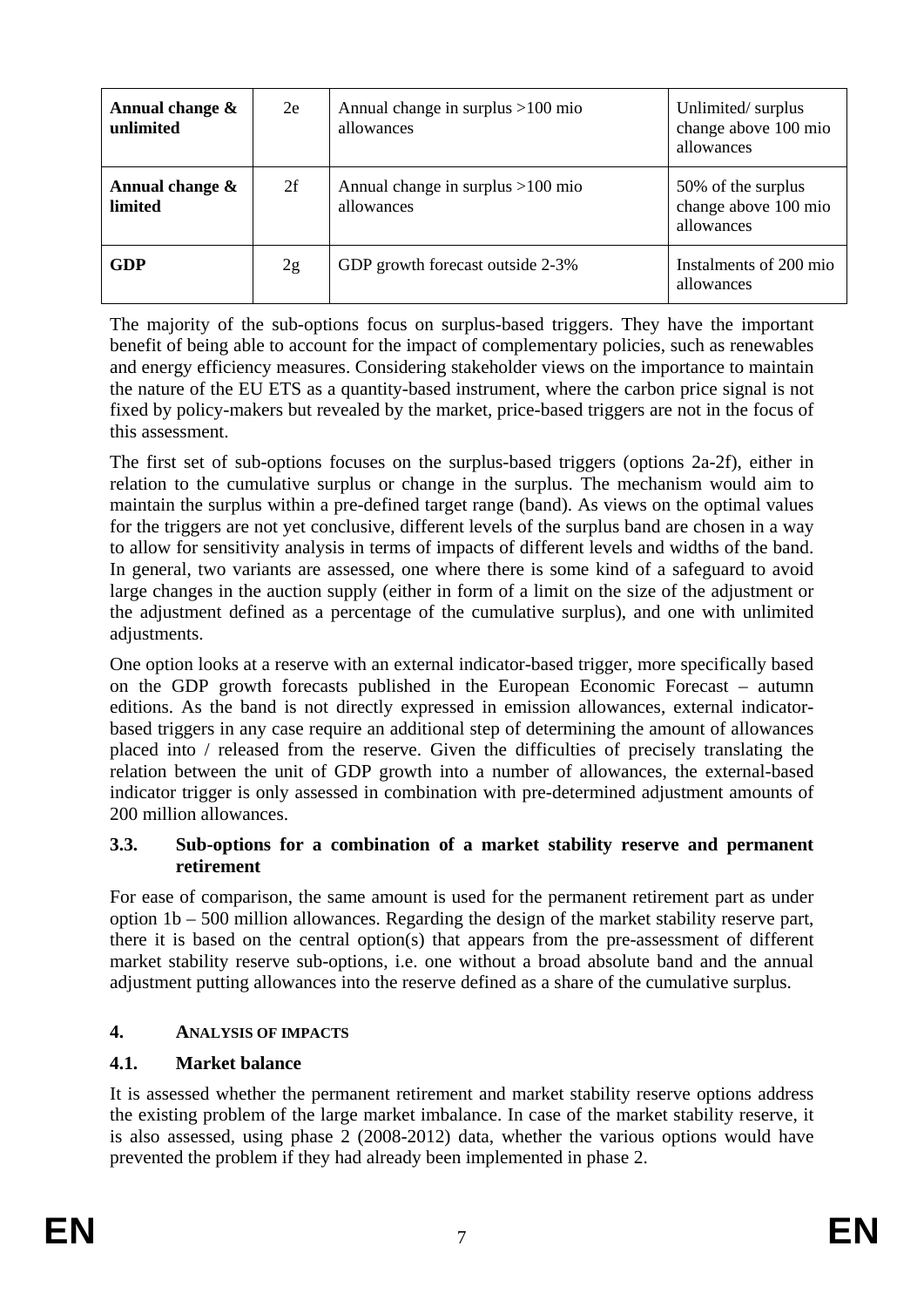### **Permanent retirement**:

- The large permanent retirement (option 1a) is expected to reduce the market imbalance early on, without a rebound in the surplus later on in phase 3. This appears to be more consistent with the objective of inter-temporal efficiency than the baseline option 0.
- Lowering the amount of permanent retirement to 500 million allowances (option 1b) would correspondingly decrease the stabilising impact of the measure, with a rebound in the surplus later on in phase 3, with a more limited improvement in intertemporal efficiency than a large retirement.

## **Market stability reserve**:

- There is a difference between the ability of various sub-options to prevent a large surplus from accumulating and to address it once it has already built-up (see **Error! Reference source not found.**). Certain sub-options would have prevented the problem to a different degree than others. However, all sub-options are expected to address the problem, albeit with different speeds.
- Surplus-based triggers are more efficient than GDP-based ones as regards capturing changes in demand not only due to macroeconomic changes, but also due to other factors that may affect demand, such as the impact of complementary policies. They also better capture supply side factors such as changes in the inflow of international credits.
- Comparing the different surplus-based triggers, those based on a cumulative surplus are expected to perform better than those based on annual changes in the surplus in the situation where the market balance has already been improved by back-loading. While triggers based on changes in the balance may be more effective in avoiding a market imbalance, they do not lead to further reductions in the surplus after the market is no longer in balance.
- Surplus-based triggers with an absolute band score better in relation to simplicity. Moreover, a relative band which tapers off in line with the decreasing cap may perform badly if the trend in hedging needs increased.
- A broader band is expected to lead to lower amounts and frequency of adjustments as well as lower variability in auction volumes. In contrast, a narrower band is likely to lead to a larger number of interventions and in both directions, i.e. a number of adjustments putting allowances into the market stability reserve only to be followed by release of those allowances shortly thereafter.
- Limited adjustments, either with an explicit limit on the amount of adjustment or determined as a certain percentage of the cumulative surplus, get a better score in terms of predictability. They also lead to more continuity in terms of auctions, and gradual changes to both the surplus and market stability reserve. However, unlimited adjustments get a better score in terms of flexibility in addressing large and rapid fluctuations in the market balance and generally restore the market balance more swiftly. However, in situations with a large surplus, as the market is expected to experience by the end of phase 3, they may lead to no auction supply coming to the market for several years.

**Figure 2: Evolution of the surplus under various sub-options for a permanent retirement and market stability reserve if implemented in phase 4**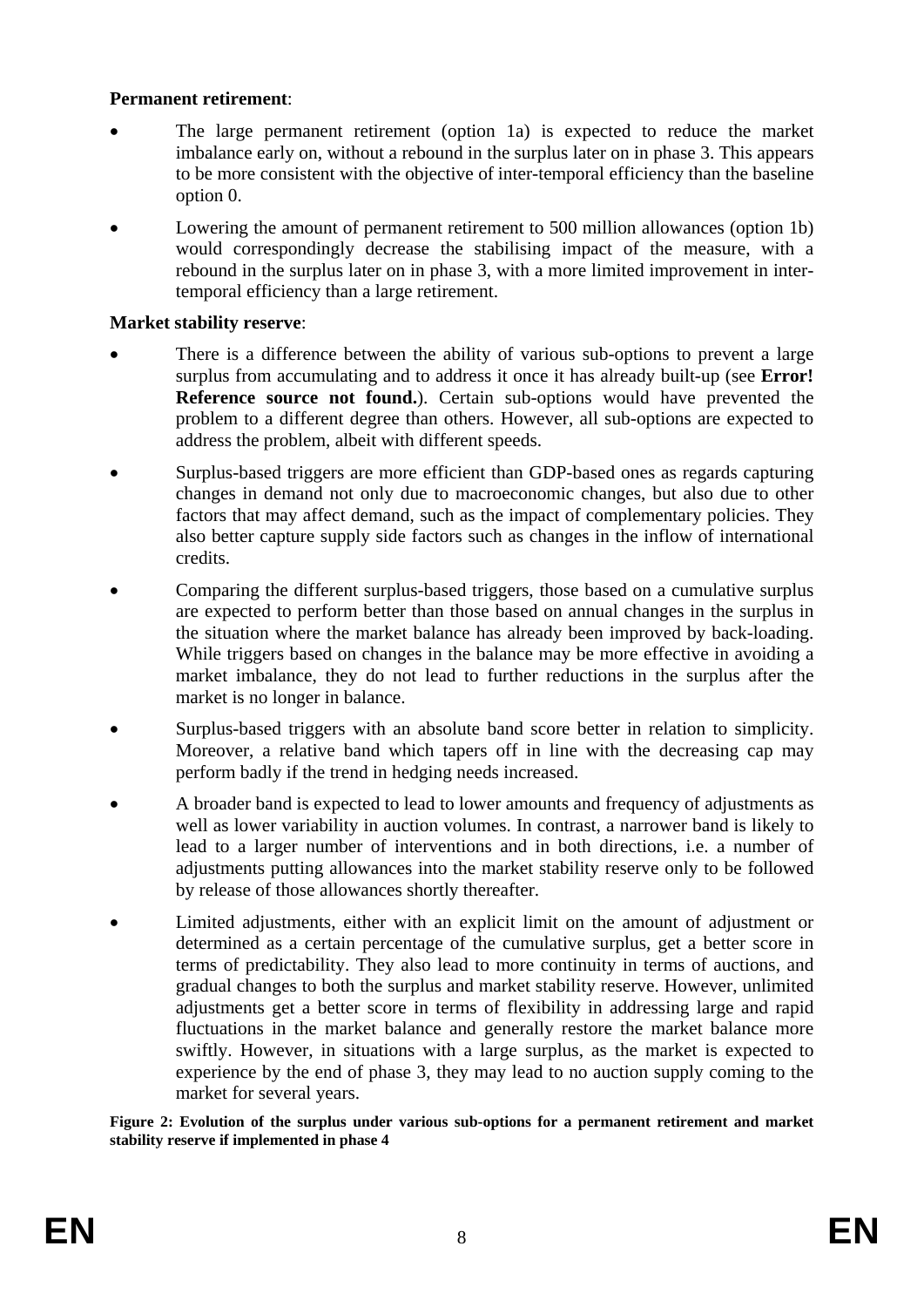

For ease of comparison, not all the options for a market stability reserve are taken forward for further analysis. Considering a combination of criteria, it is proposed to take option 2d (with volume triggers, with a broad absolute surplus range between 400 and 1000 million allowances and annual adjustment putting allowances into a reserve defined as 10% of the cumulative surplus) as the central option for the market stability reserve to be assessed further in terms of impacts other than on market balance and compared to the permanent retirement options. This option has an important advantage in terms of simplicity. While it may not fully address the market imbalance in phase 3, it starts doing so at the beginning of phase 4.

This sub-option also forms the market stability reserve part for the option for a **combination of a market stability reserve with permanent retirement**:

While the option leads to a rebound in the surplus at the end of phase 3, it does reduce it compared to the baseline option 0. It also keeps gradually decreasing the surplus in phase 4. It seems to be more consistent with the objective of inter-temporal efficiency than the baseline option 0.

# **4.2. Potential impact on carbon price formation**

In a situation without back-loading and any structural measures, the carbon price in the reference scenario used for the impact assessment of the 2030 climate and energy policy framework is expected to be  $\epsilon$  in 2015 and  $\epsilon$ 10 in 2020, while the surplus of allowances is projected to continue to grow to above 2.5 billion allowances in 2020 and only gradually decrease afterwards. With back-loading of 900 million allowances (baseline option 0) being implemented in phase 3, prices should in principle not increase significantly above these projections, if the remaining surplus in the relevant period is large enough.

In terms of a large retirement (option 1a), the impact on the carbon price would be at least similar to back-loading in the early years of phase 3, but without a price rebound as of 2019. If a permanent retirement only reduced the projected surplus to a limited extent, by 500 million allowances (option 1b), impacts on prices are expected to be correspondingly limited.

Prices can increase when a market stability reserve builds up. Once it is in place and the market is more balanced, prices should be more strongly driven by the decreasing mid- and long-term cap. When allowances are released from the reserve, prices can decline in relative terms. Any reserve that reduces the surplus to a level that supports the orderly functioning of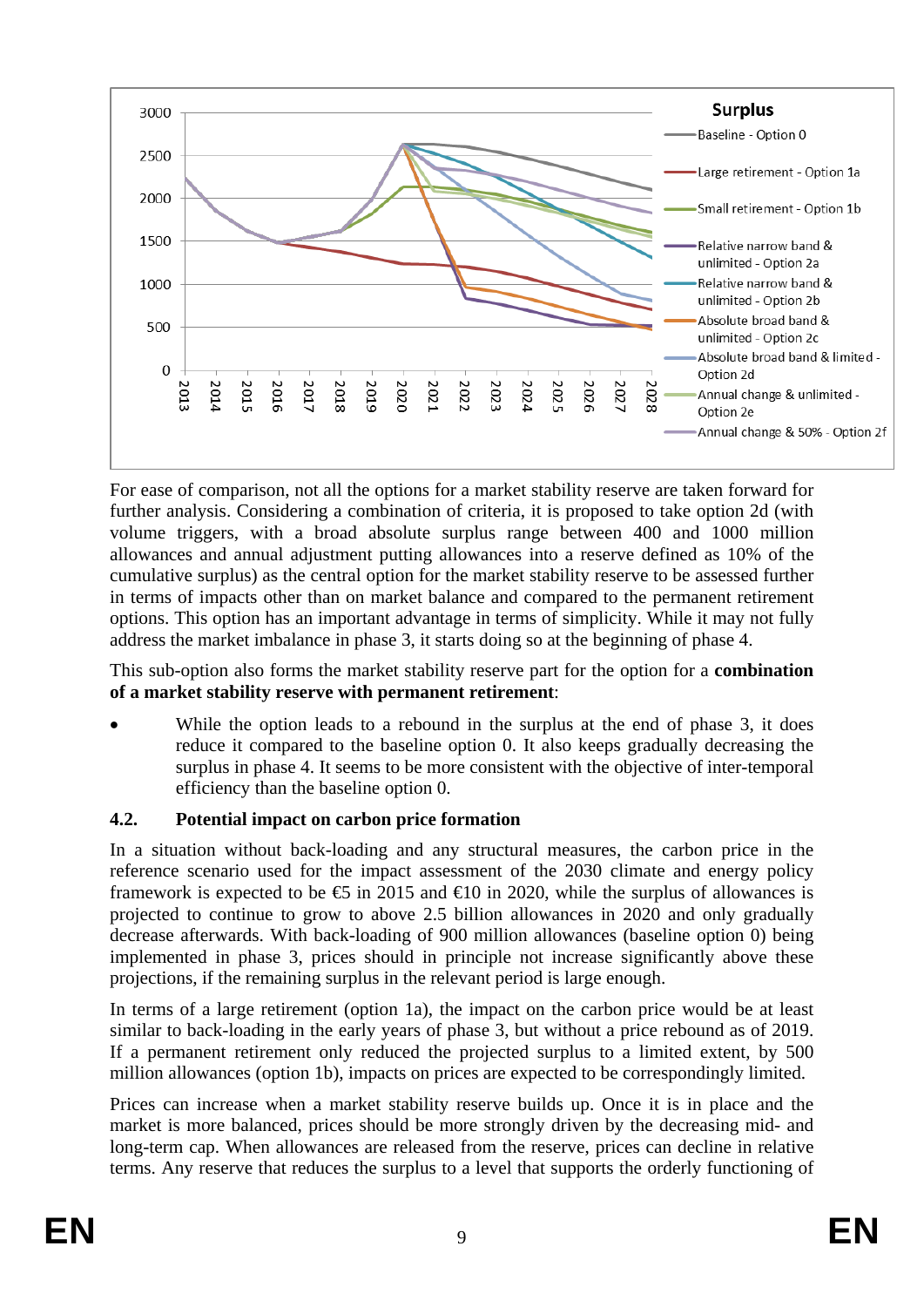the carbon market, would thus rather support the gradual transition to lower emissions, also in case of a higher ambition in the EU ETS in the context of a 2030 framework. This is expected to reduce the risk of too little low-carbon investment in the short term which increases costs in the mid- and long-term. However, a detailed assessment of the annual magnitude of the price impacts of a market stability reserve cannot be made for a number of reasons<sup>5</sup>.

Prices are expected to increase in relative terms towards the end of phase 3 due to a combined effect of a market stability reserve complemented with the permanent retirement of 500 million allowances. Hence, this is expected to provide more support than solely a permanent retirement of the same amount would (option 1b). It is also likely to have a higher impact than a similar market stability reserve alone would (e.g. option 2d). However, the option would still result in some rebound of the surplus at the end of phase 3 and hence have less of a price impact than the large permanent retirement (option 1a).

## **4.3. Competitiveness impacts**

Not strengthening the EU ETS in the short-term would in the longer term have an impact on the EU's competitiveness. The unrepresentatively weak carbon price signal that the EU ETS has provided recently and that may remain at a fairly low level well into phase 4, would have adverse effects on investment and innovation of low-carbon technologies. It would also lead to a disintegrated EU energy and climate policy, and an increasingly fragmented internal market. The stronger the carbon price signal in the short term, the smaller these negative consequences should be.

In terms of possible short-term direct cost for the energy-intensive sectors deemed to be exposed to a risk of carbon leakage, it is to be noted that the verified emissions data for phase 2 show in aggregate a surplus of free allowances in relation to emissions reported from industrial sectors (excluding the power sector) of more than 34% or around 895 million allowances<sup>6</sup>. This is an estimate for industry as a whole, obviously with potential variations between sectors and installations. If emissions in phase 3 were similar to those in any year of phase 2, except for 2008, then continued free allocation is still expected to result in a surplus over phase 3 taking into account the existing surplus from phase 2.

If emissions were to be similar as in 2005 or 2008, then continued free allocation in addition to the existing surplus would not be sufficient to cover all industry needs, which would partly need to be covered by buying extra allowances on the market. In this case, industry could see increased cost in phase 3 due to a structural measure for purchasing allowances.

In relation to possible short-term increases in electricity cost due to the EU ETS (indirect cost) every €1 increase in the carbon price may on average translate into an increase of 0.8% compared to the current price for industry<sup>7</sup>. These figures do not take into account the expected lower cost pass-through in the Member States applying the derogation allowing transitional free allocation for the modernisation of electricity generation, or the decreasing importance of fossil fuel-based plants in electricity price setting due to a robust carbon price.

 $\frac{1}{5}$  For more information see chapter 4.1 of the impact assessment on backloading: http://ec.europa.eu/clima/policies/ets/cap/auctioning/docs/swd\_2012\_xx2\_en.pdf

Some of this surplus may have already been sold by industry, in which case the value of those allowances for industry would not be lost but now arise in the form of money. Data includes all stationary installations reported in the European Union Transaction Log (EUTL) that do not have as activity code "combustion".

Ranging from 0.4%-1.7% at Member State level. Based on a simple average of increases for EU Member States, hence not weighted average.